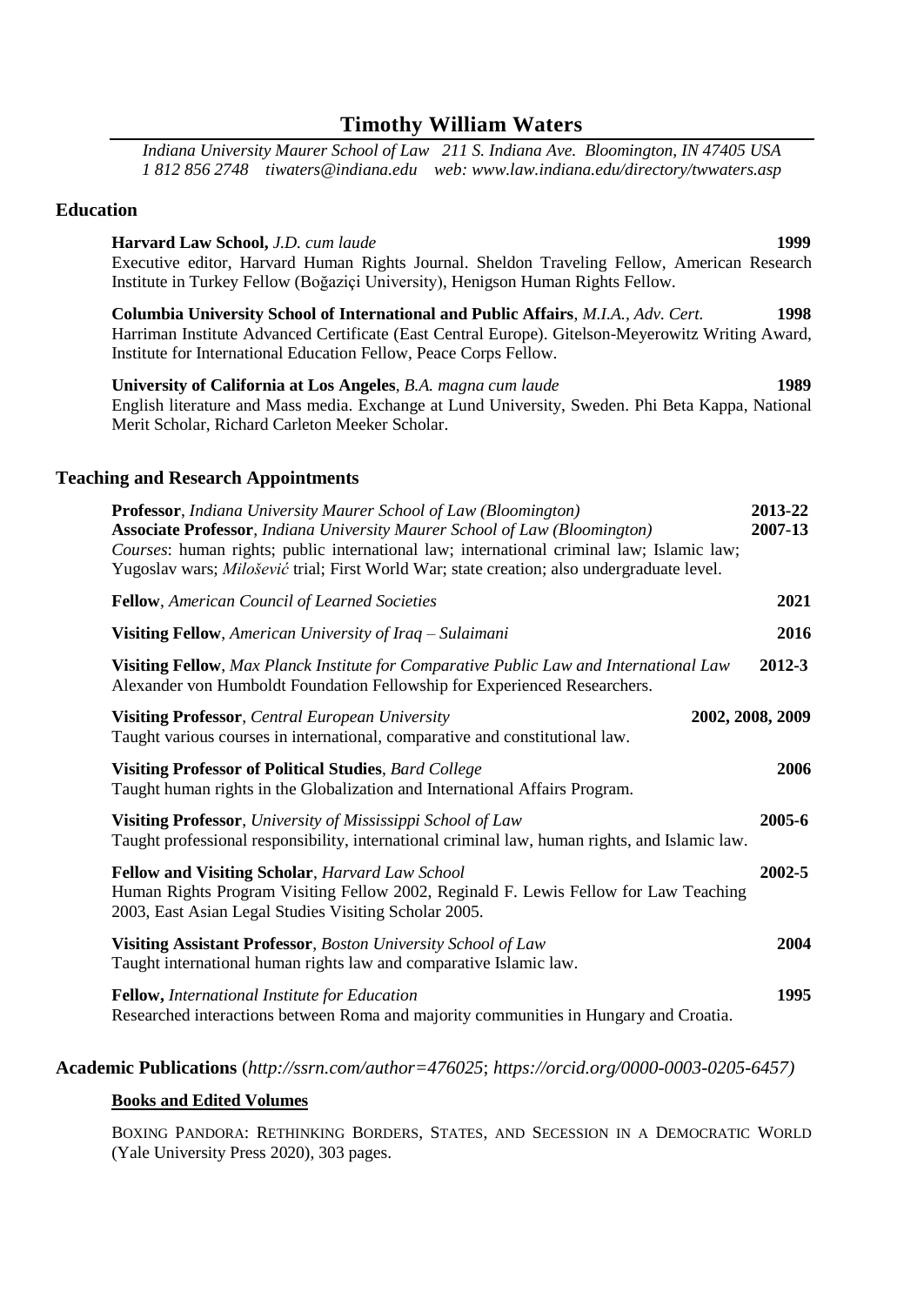# **Academic Publications (continued)**

THE MILOŠEVIĆ TRIAL: AN AUTOPSY (Oxford University Press 2013; paperback 2015)(editor; author for five chapters and preface), 710 pages.

PROMOTING PROSECUTORIAL ACCOUNTABILITY, INDEPENDENCE AND EFFECTIVENESS: COMPARATIVE RESEARCH (Open Society Institute Sofia)(2008)(co-editor), 439 pages.

MONITORING THE EU ACCESSION PROCESS: JUDICIAL CAPACITY (Open Society Institute 2002)(coeditor), 221 pages.

MONITORING THE EU ACCESSION PROCESS: JUDICIAL INDEPENDENCE (Open Society Institute 2001) (co-editor), 472 pages.

### **Articles**

*The Persecution of Stones: War Crimes, Law's Autonomy and the Co-optation of Cultural Heritage*, 20 CHICAGO JOURNAL OF INTERNATIONAL LAW 62-97 (2019) – **'Worth Reading' selection** in 15 WAR CRIMES PROSECUTION WATCH (23 May 2020).

*Constructing Citizenship through War in the Human Rights Era*, 13 HUMAN RIGHTS (MOFID) 85-100 (2017).

*The Shaping Flame: Trials, Conflict and Reconciliation in Syria*, 221/222 INTERNATIONAL SOCIAL SCIENCE JOURNAL 257-70 (2016).

*For Freedom Alone: Secession after the Scottish Referendum*, 44 NATIONALITIES PAPERS 124-43 (2016).

*A World Elsewhere: Secession, Subsidiarity, and Self-Determination as European Values*, 23 REVISTA D'ESTUDIS AUTONÒMICS I FEDERALS 11-45 (2016).

*Plucky Little Russia: Misreading the Georgian War through the Distorting Lens of Aggression*, 49 STANFORD JOURNAL OF INTERNATIONAL LAW 176-238 (2013).

*Misplaced Boldness: The Avoidance of Substance in the International Court of Justice's Kosovo Opinion*, 23 DUKE JOURNAL OF COMPARATIVE & INTERNATIONAL LAW 267-333 (2013).

*A Kind of Judgment: Searching for Judicial Narratives after Death*, 42 GEORGE WASHINGTON INTERNATIONAL LAW REVIEW 279-348 (2010).

*Discursive Democracy and the Challenge of State-Building in Divided Societies: Reckoning with Symbolic Capital in Bosnia and Herzegovina*, 38 NATIONALITIES PAPERS 449-68 (2010)(co-author).

*Remembering Sudetenland: On the Legal Construction of Ethnic Cleansing*, 47 VIRGINIA JOURNAL OF INTERNATIONAL LAW 63-146 (2006).

*Contemplating Failure and Creating Alternatives in the Balkans: Bosnia's Peoples, Democracy and the Shape of Self-Determination*, 29 YALE JOURNAL OF INTERNATIONAL LAW 423-75 (2004).

*Unexploded Bomb: Voice, Silence, and Consequence at the Hague Tribunals: A Legal and Rhetorical Critique*, 35 N.Y.U. JOURNAL OF INTERNATIONAL LAW AND POLITICS 1015-131 (2003).

*Indeterminate Claims: New Challenges to Self-Determination Doctrine in Yugoslavia*, 20 SAIS REVIEW 111-44 (2000); version in Serbian by Agency for Local Democracy (Subotica, 2001).

*The Naked Land: The Dayton Accords, Property Disputes, and Bosnia's Real Constitution*, 40 HARVARD INTERNATIONAL LAW JOURNAL 517-93 (1999). ILSA **Francis Deak Award** 2000.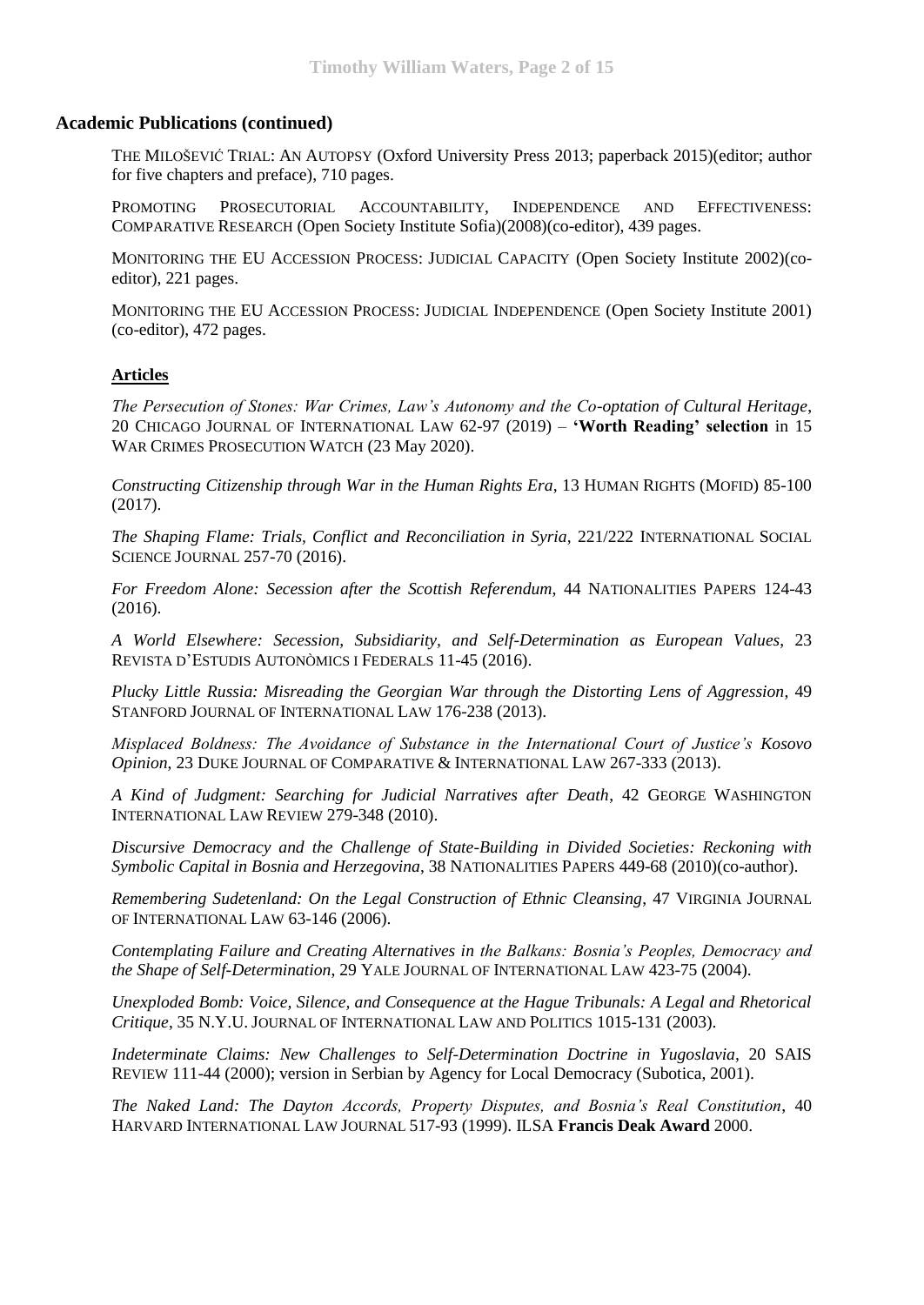# **Academic Publications (continued)**

*Return from Exile, Return to Politics: Leadership, Political Mobilization and National Identity among the Crimean Tatars*, 44 THE UKRAINIAN REVIEW 42-54 (1997).

*"Two Souls to Struggle with:" The Failing Implementation of Hungary's New Minorities Law and Discrimination against Gypsies*, 9 HARVARD HUMAN RIGHTS JOURNAL 297-313 (1996); and in J. Micgiel, ed., STATE AND NATION BUILDING IN EAST CENTRAL EUROPE 177-97 (Columbia 1996)(coauthor). Columbia University **Gitelson-Meyerowitz Award** for Human Rights Writing 1995.

*Kings without Countries: Problems in the Formation of a Gypsy National Identity*, 6 JOURNAL OF PUBLIC AND INTERNATIONAL AFFAIRS 24-46 (APSIA/Princeton)(1995).

### **Symposium Essays and Book Chapters**

*Conditions for Legitimate and Effective European Intervention in Territorial Sovereignty Disputes: Political Contexts, Doctrinal Moves and Framing Principles for a Code of Practice*, IDEES NÚM. ESPECIAL: CATALUNYA – ESPANYA: DEL CONFLICTE AL DIALEG POLITIC? (Centre d'Estudis de Temes Contemporanis 2021)(13 pages, also published in Catalan and Spanish).

*Whose Coercion Should We Prefer? Thinking about States, Law, and Violence in a Secession Crisis*, 32 CATALAN REVIEW 139-44 (2018).

"The Ad Hoc Tribunals: Images, Origins, Pathways, Legacies," in Philipp Kastner, ed., INTERNATIONAL CRIMINAL LAW IN CONTEXT 199-220 (Routledge 2017).

"Hidden Legitimacy: Crafting Judicial Narratives in the Shadow of Secrecy at a War Crimes Tribunal – A Speculation," in N. Hayashi & C. Bailliet, eds., THE LEGITIMACY OF INTERNATIONAL CRIMINAL TRIBUNALS 228-44 (Cambridge University Press 2017).

*The Spear Point and the Ground Beneath: Territorial Constraints on the Logic of Responsibility to Protect*, 30 INTERNATIONAL RELATIONS 314-27 (2016).

*Taking the Measure of Nations: Testing the Global Norm of Territorial Integrity*, 33 WISCONSIN INTERNATIONAL LAW JOURNAL 563-86 (2015).

*Clearing the Path: The Perils of Positing Civil Society in Conflict and Transition*, 48 ISRAEL LAW REVIEW 165-87 (2/2015).

*Shifting States: Secession and Self-Determination as Subsidiarity*, PERCORSI COSTITUZIONALI 751-64 (3/2014).

*"The Momentous Gravity of the State of Things Now Obtaining": Annoying Westphalian Objections to the Idea of Global Governance*, 16 INDIANA JOURNAL OF GLOBAL LEGAL STUDIES 25-58 (2009).

*The Blessing of Departure: Acceptable and Unacceptable State Support for Demographic Transformation – The Lieberman Plan to Exchange Populated Territories in Cisjordan*, 2 LAW & ETHICS OF HUMAN RIGHTS 221-85 (2008).

*A Different Departure: A Reply to Shany's "Redrawing Maps, Manipulating Demographics: On Exchange of Populated Territories and Self-Determination"*, 2 LAW & ETHICS OF HUMAN RIGHTS 311-23 (2008).

"Assuming Bosnia: Taking the Polity Seriously in Ethnically Divided Societies," in D. Haynes, ed., DECONSTRUCTING THE RECONSTRUCTION: HUMAN RIGHTS AND THE RULE OF LAW IN POSTWAR BOSNIA AND HERZEGOVINA 53-78 (Ashgate 2008).

"Overview: Design and Reform of Public Prosecution Services," in B. Cooper and T.W. Waters, eds., PROMOTING PROSECUTORIAL ACCOUNTABILITY, INDEPENDENCE AND EFFECTIVENESS: COMPARATIVE RESEARCH (Open Society Institute Sofia)(2008), at 19-79.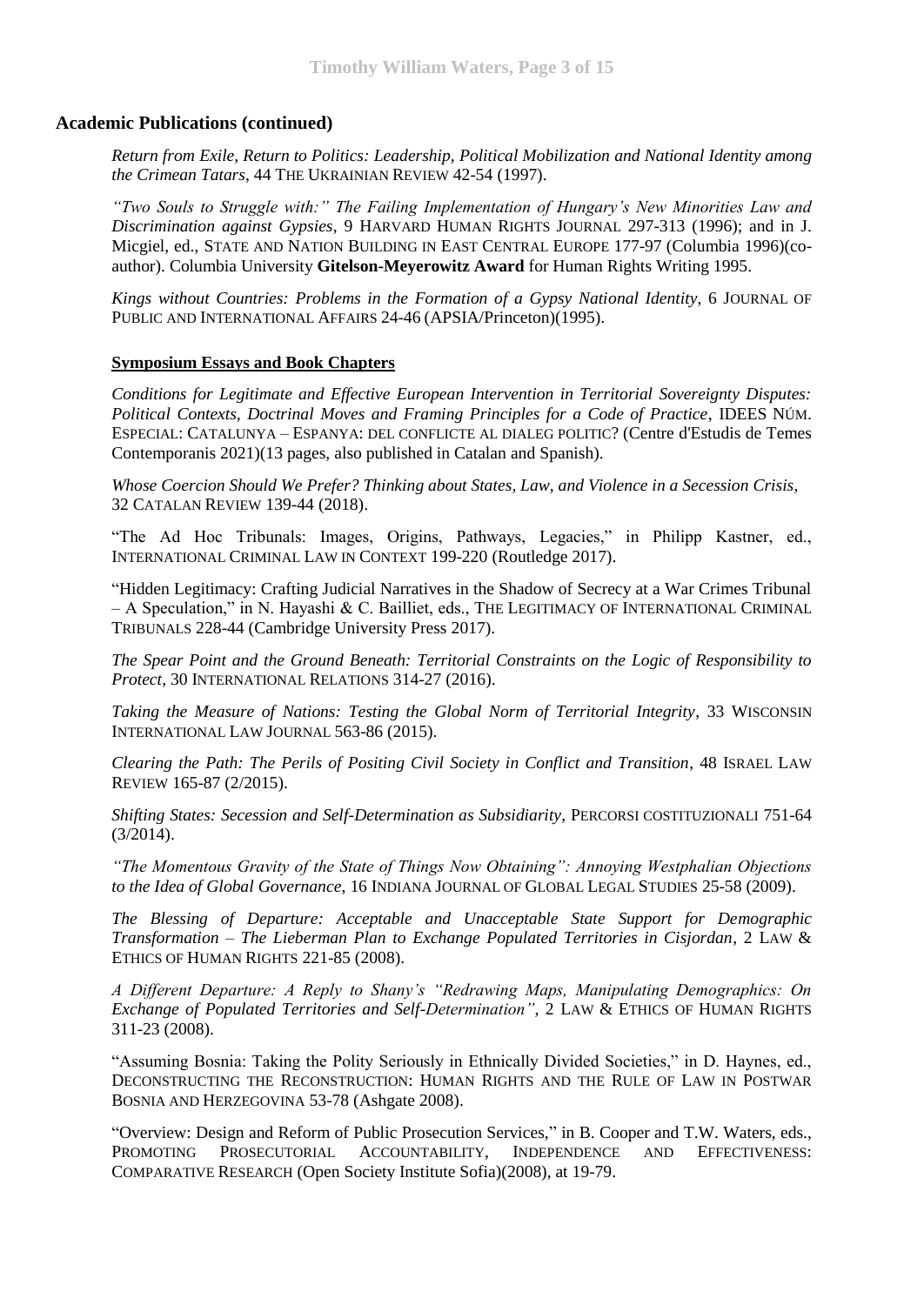# **Academic Publications (continued)**

"Reconsidering Dhimmah as a Model for Regulating Minorities, with Some Implications for Human Rights," in K. Wellman & M. Modjandeh, eds, THEORETICAL FOUNDATIONS OF HUMAN RIGHTS 386- 96 (Mofid University 2007).

*Migrating towards Minority Status: Shifting European Policy towards Roma*, 43 JOURNAL OF COMMON MARKET STUDIES 763-86 (2005)(co-author).

"Overview," in H. Mickevičius and T.W. Waters, eds., MONITORING THE EU ACCESSION PROCESS: JUDICIAL CAPACITY 11-51 (Open Society Institute 2002).

"Judicial Independence in the EU Accession Process," in H. Mickevičius and T. W. Waters, eds., MONITORING THE EU ACCESSION PROCESS: JUDICIAL INDEPENDENCE 13-68 (Open Society Institute 2001).

### **Reviews and Review Essays**

*The Undignified Part of Constitutional Analysis*, 10 EUROPEAN CONSTITUTIONAL LAW REVIEW 365- 74 (2014)(review essay on Gábor Attila Tóth, ed., Constitution for a Disunited Nation: On Hungary's 2011 Fundamental Law).

Review of Richard Wilson, Writing History in International Criminal Trials, 35 POLITICAL & LEGAL ANTHROPOLOGY REVIEW 347-50 (2012).

Review of Bert Swart, Alexander Zahar & Göran Sluiter, eds., The Legacy of the International Criminal Tribunal for the Former Yugoslavia, 55 GERMAN YEARBOOK OF INTERNATIONAL LAW 727- 31 (2012).

*Killing Globally, Punishing Locally? The Still-Unmapped Ecology of Atrocity*, 55 BUFFALO LAW REVIEW 1331-70 (2008)(review essay on Mark Drumbl, Atrocity, Punishment and International Law).

# **Editorials, Posts, Professional and Creative Writing**

"Bosnia's Endless Crisis Could Be Solved by Letting It Break apart Peacefully," *The Conversation*, 9 Dec. 2021.

"High Diving Act," 19 SUNDOG LIT (Sept. 2021).

"After the Insurrection, Unpleasant Advice about Trials from a War Crimes Professor," *The Constitutionalist*, 8 Feb. 2021.

"To Support Hong Kong's Freedom, Remember America's Revolution," *The Hill*, 2 July 2020.

"Secession – in America, and America," *Balkinization*, 25 and 26 May 2020 (two parts).

"The Greatness of Bigness: Buckley's American Secession," *Balkinization*, 13 May 2020.

"Lessons from the Civil War for America's Fractured Present," *Yale University Press Blog*, 24 and 28 Jan 2020 (two parts).

"We Will Do Anything to Prevent School Shootings – Except the One Thing That Would Work," *Los Angeles Times*, 23 May 2018.

"We Don't Need the 2nd Amendment – We Need a Real Debate about Guns," *Los Angeles Times*, 13 Oct. 2017.

"Californians Should Have the Right to Vote for Calexit," *Los Angeles Times*, 16 Nov. 2016.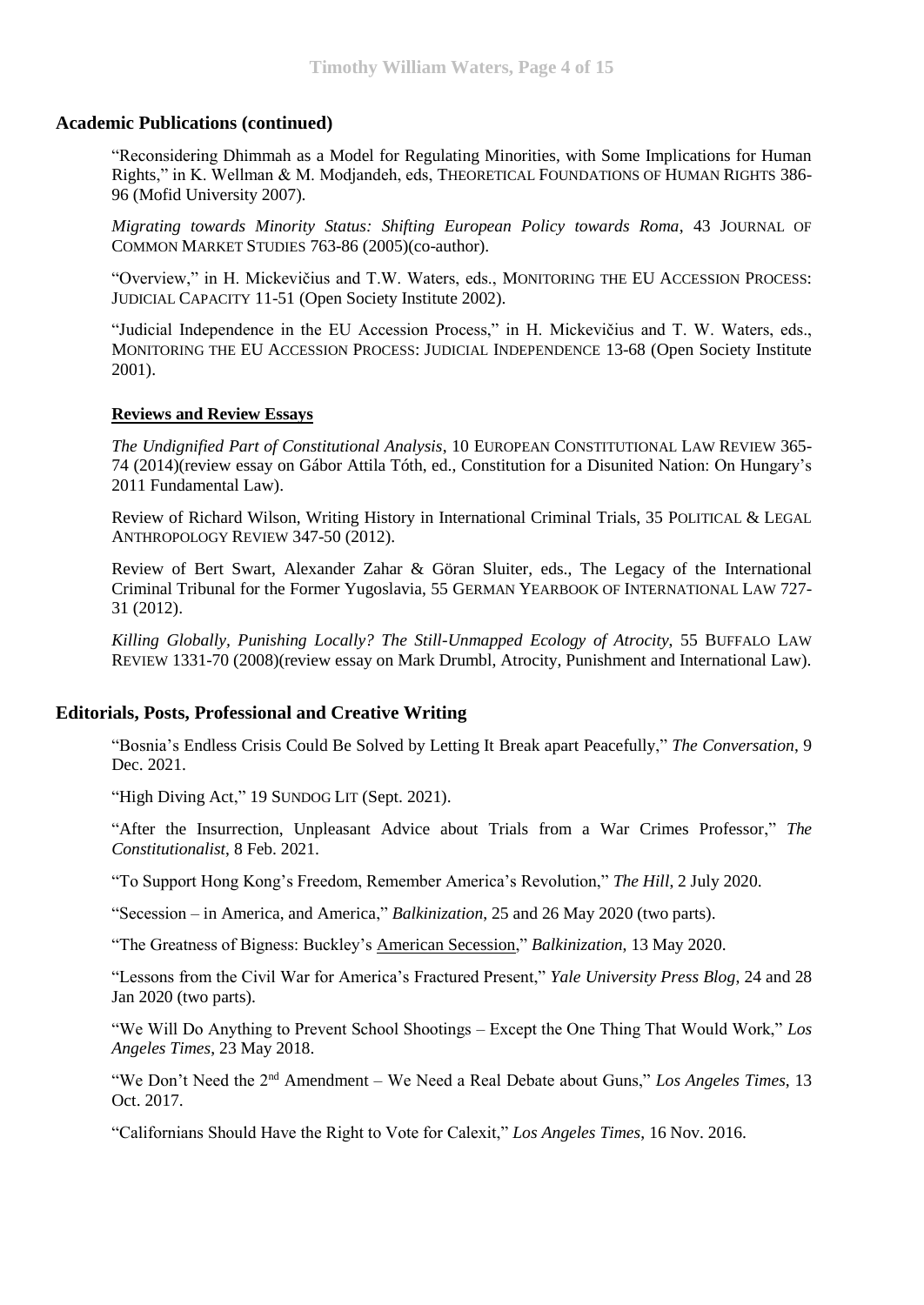# **Editorials, Posts, Professional and Creative Writing (continued)**

"A Modest Proposal to End Death in the Mediterranean," *New York Times*, 23 Oct. 2016 (online); "End Death in the Mediterranean," 24 Oct. 2016 (print, international edition).

"Coups Have Consequences – Including Making More Room for Islam," *Los Angeles Times*, 24 July 2016.

"Yezidis vs. ISIS at the ICC: Why the Fight for Genocide Charges is an Uphill Battle," *Foreign Affairs*, 29 March 2016.

["The](http://www.indiana.edu/~csres/forum.php#Waters) Little Genocide: A Karadzic Conviction in The Hague That Will Satisfy No One," *Los Angeles Times*, 25 March 2016 (online); "Karadzic Conviction: Genocide Here, Not There," 27 March 2016 (print).

["Adrift, Permanently: When It Comes to Refugees, the Crisis is Normal,](http://www.indiana.edu/~csres/forum.php#Waters)" *Indiana University Consortium for the Study of Religion, Ethics and Society*, 19 Nov. 2015.

"Why 'They' Left, and Why 'We' Fought," *Jackson Clarion-Ledger*, 11 July 2015.

"People's Court? The Palestinian Authority Joins the ICC," *Foreign Affairs*, 31 March 2015.

"How to Handle Secession: What Spain Can Learn from Scotland's Referendum." *New York Times*, 23 Sept. 2014 (online), *International New York Times*, 24 Sept. 2014 (print).

"The Kurdish option: An independent state for the Kurds, an ally for the U.S. in Iraq," *Los Angeles Times*, 7 July 2014.

"Letting Go of Territorial Integrity: Getting Realism and Ideals Right on Ukraine," *Völkerrechtsblog*, 16 June 2014.

"International Law's Rule of Five: Russia, Ukraine, and the Dark Side of Polycentrism," *Völkerrechtsblog*, 6 June 2014.

"Polycentrism's Playground: Ukraine and Russia's Implausible Deniability," *Völkerrechtsblog*, 4 June 2014.

"Libya's Home Court Advantage," *Foreign Affairs*, 2 October 2013.

"Never Again to Genocide Trials," *Project Syndicate*, 27 July 2012. Syndicated in 19 newspapers in eight languages.

"Let Tripoli Try Saif al-Islam," *Foreign Affairs*, 9 December 2011.

"The US veto over Palestine's UN membership," *openDemocracy*, 26 September 2011.

"Let His People Go: Sudan's Lesson on Secession," *European Journal of International Law/EJIL Talk!*, 24 January 2011.

"No One Left to Blame," *Foreign Policy (FP.com)*, 11 November 2009.

"Hear the Victims' Voices," *New York Times*, 4 February 2009 (solicited commentary).

"Russia-Georgia: The Separatist Regions, The Western Response," *New York Times*, 29 August 2008 (authored Q&A).

"Karadzic on Trial," *New York Times*, 24 July 2008 (authored Q&A).

"Kosovo as Precedent and Pretext: New Debates and Old Lessons," *Jurist*, 18 February 2008.

"Kosovo: The Day After," *openDemocracy*, 18 February 2008.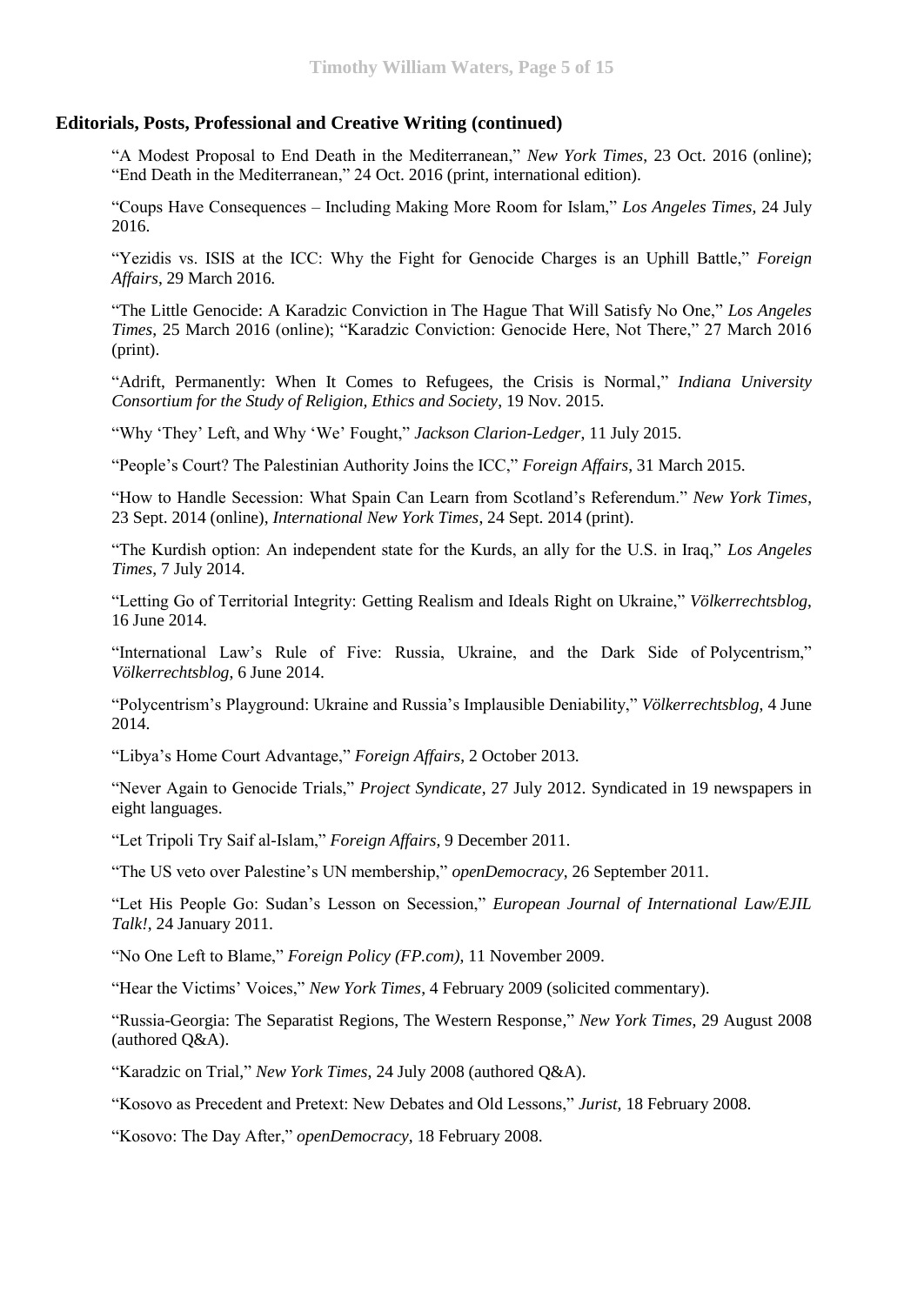# **Editorials, Posts, Professional and Creative Writing (continued)**

"A Separate Peace," *New York Times*, 1 February 2007; "The wrong solution," *International Herald Tribune*, 1 February 2007.

"Guilty of Fighting a War," *New York Times*, 12 August 2006, *International Herald Tribune*, 13 August 2006.

"Why Insist on the Surrender of Ratko Mladic?" *New York Times*, 12 May 2006; "Why insist on Mladic's arrest?" *International Herald Tribune*, 12 May 2006.

"What Now for War Trials after Milosevic?" *Christian Science Monitor*, 16 March 2006.

"Opinion Report on the Draft Law on Judicial Power" (for UNDP/Latvian Justice Ministry, 2002).

"Judges for a New Order: The Case for Continued Monitoring after Membership," *European Union Accession Monitoring Program* (eumap.org, November 2002).

RIGHTS DENIED: VIOLATIONS AGAINST THE RIGHTS OF HUNGARIAN ROMA (Human Rights Watch, 1996); JOGFOSZTOTTAN: ROMÁK MAGYARORSZÁGON (Magyar Helsinki Bizottság, 1996)(co-author).

# **Professional and Field Experience**

| <b>Expert Consultant, Parliament/Ministry of Parliamentary Affairs, South Sudan</b><br>Advised Constitutional Drafting Committee of the South Sudan Legislative Assembly and<br>Ministry of Parliamentary Affairs on revision of the Transitional and Permanent Constitutions.                    | 2011    |
|---------------------------------------------------------------------------------------------------------------------------------------------------------------------------------------------------------------------------------------------------------------------------------------------------|---------|
| Advisor, United States v. Padilla et al.<br>Advised counsel for co-defendant Adham Amin Hassoun, served as expert on international<br>law and the Balkan wars, especially humanitarian law and self-determination.                                                                                | 2007    |
| <b>Consultant</b> , Open Society Institute (and Justice Initiative), Budapest and New York<br>Researched, wrote and edited two report series assessing judicial independence and capacity in<br>ten transition states; edited series on prosecutorial reform in Europe, Africa, and the Americas. | 2001-7  |
| <b>Elections Monitor, OSCE Missions in Kosovo and Armenia</b><br>2001, 2003                                                                                                                                                                                                                       |         |
| <b>Expert Consultant, United Nations Development Program, Latvia</b><br>Wrote report for Ministry of Justice on judicial reform's compliance with international norms.                                                                                                                            | 2002    |
| Research Officer, International Criminal Tribunal for the Former Yugoslavia, The Hague 1999-2000<br>In the Office of the Prosecutor, co-drafted Milošević indictment; analyzed constitutional<br>structures and command responsibility; lectured on Yugoslav wars; researched sexual crimes.      |         |
| Human Rights/Democratization Officer, OSCE Mission to Bosnia and Herzegovina<br>Monitored compliance with peace accords in Republika Srpska; coordinated refugee<br>resettlement; led electoral fraud investigation team; audited contested registration in Brčko.                                | 1996-7  |
| Consultant, Human Rights Watch, Hungary and Yugoslavia<br>Researched and wrote reports on discrimination against minorities; analyzed legislative<br>programs, anti-discrimination laws, hate crimes, elections, and treatment of refugees.                                                       | 1995-6  |
| Volunteer, United States Peace Corps, Hungary<br>Organized national English drama festival; helped open Europe's first high school for Roma.                                                                                                                                                      | 1991-4  |
| <b>Board Memberships and Service</b> (service within the Maurer School of Law not included)                                                                                                                                                                                                       |         |
| Advisory Board, Institute for European Studies, Indiana University                                                                                                                                                                                                                                | 2019-22 |

Editorial Board, Journal of Human Rights, Mofid University (Qom, Iran) **2017-22**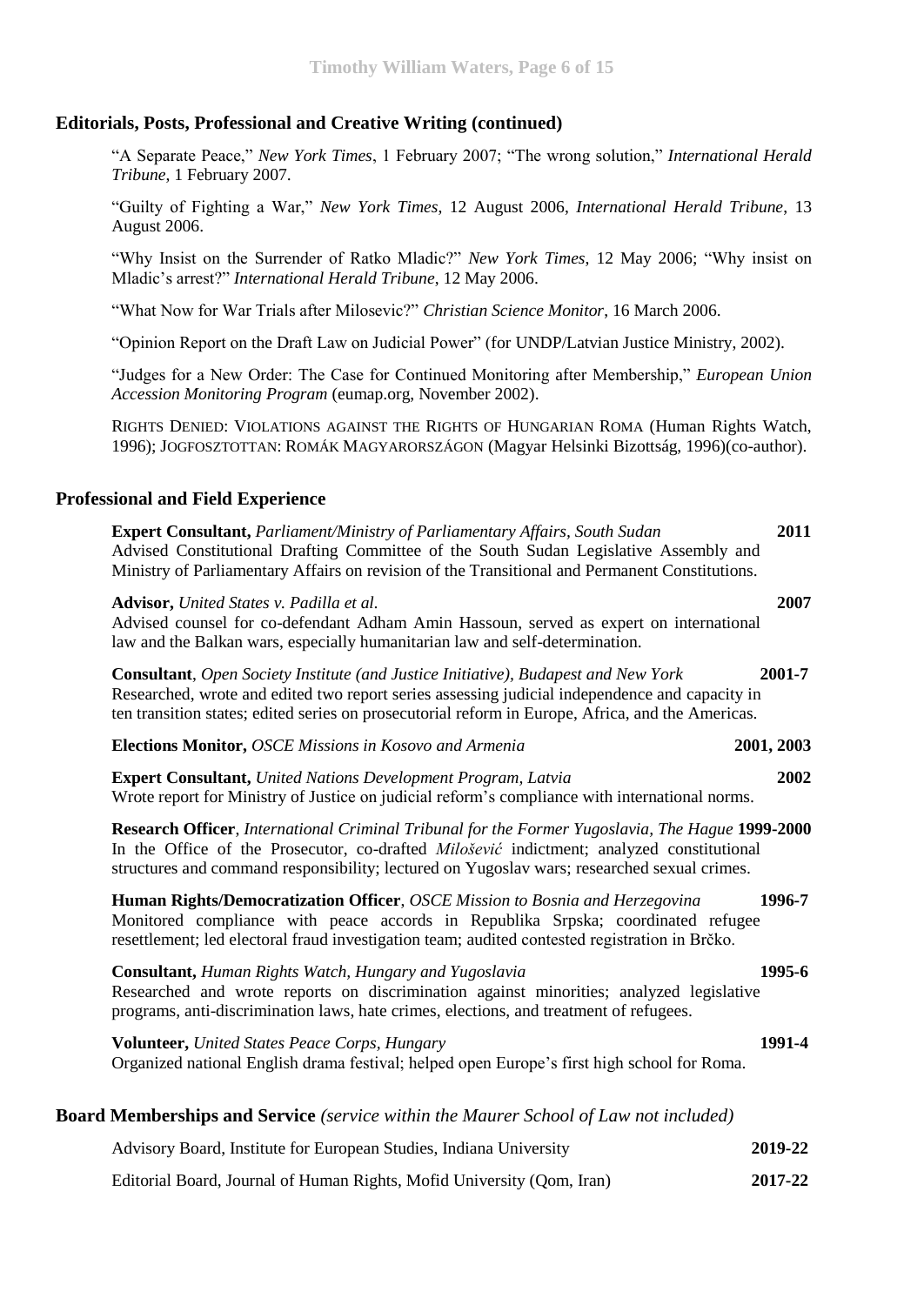# **Board Memberships and Service (continued)**

| Associate Director, Center for Constitutional Democracy, Indiana University                    | 2014-22                |
|------------------------------------------------------------------------------------------------|------------------------|
| Advisory Board, Center for the Study of Global Change, Indiana University                      | 2011-22                |
| Editorial Board, Nationalities Papers: The Journal of Nationalism and Ethnicity                | 2009-22                |
| Executive Committee, Islamic Studies Program, Indiana University                               | 2009-22                |
| Executive/Fellowship Committees, Russian and East European Institute, Indiana University       | 2008-22                |
| Advisory Board, IU Cinema                                                                      | 2013-20                |
| Advisory Board, Center for American and Global Security, Indiana University                    | 2014-7                 |
| Peace Corps Prep Committee, Indiana University                                                 | 2014                   |
| Scientific Committee, International Conference on Human Rights<br>Mofid University (Qom, Iran) | 2005, 2007, 2009, 2011 |

# **Awards, Honors and Fellowships** (*Indiana University internal and travel grants not included*)

| American Council of Learned Societies Fellowship                                       | 2021    |
|----------------------------------------------------------------------------------------|---------|
| Val Nolan Faculty Fellow, Indiana University Maurer School of Law                      | 2015-21 |
| Visiting Fellow, American University of Iraq – Sulaimani                               | 2016    |
| Experienced Researcher Fellowship, Alexander von Humboldt Foundation                   | 2012-3  |
| Visiting Fellow, Max Planck Institute for Comparative Public Law and International Law | 2012-3  |
| East Asian Legal Studies Visiting Scholar, Harvard Law School                          | 2005    |
| Reginald F. Lewis Fellow for Law Teaching, Harvard Law School                          | 2003    |
| Human Rights Program Visiting Fellow, Harvard Law School                               | 2002    |
| Francis Deak Award, International Law Students Association                             | 2000    |
| Sheldon Traveling Fellow, Harvard Law School                                           | 1999    |
| Fellow, American Research Institute in Turkey                                          | 1998    |
| Henigson Human Rights Fellow, Harvard Law School                                       | 1996    |
| Gitelson-Meyerowitz Writing Award, Columbia University                                 | 1995    |
| Fellow, Institute for International Education                                          | 1995    |
| Peace Corps Fellow, Columbia University                                                | 1994    |
| Phi Beta Kappa, UCLA                                                                   | 1989    |
| National Merit Scholar, UCLA                                                           | 1984    |
| Richard Carleton Meeker Scholar, UCLA                                                  | 1984    |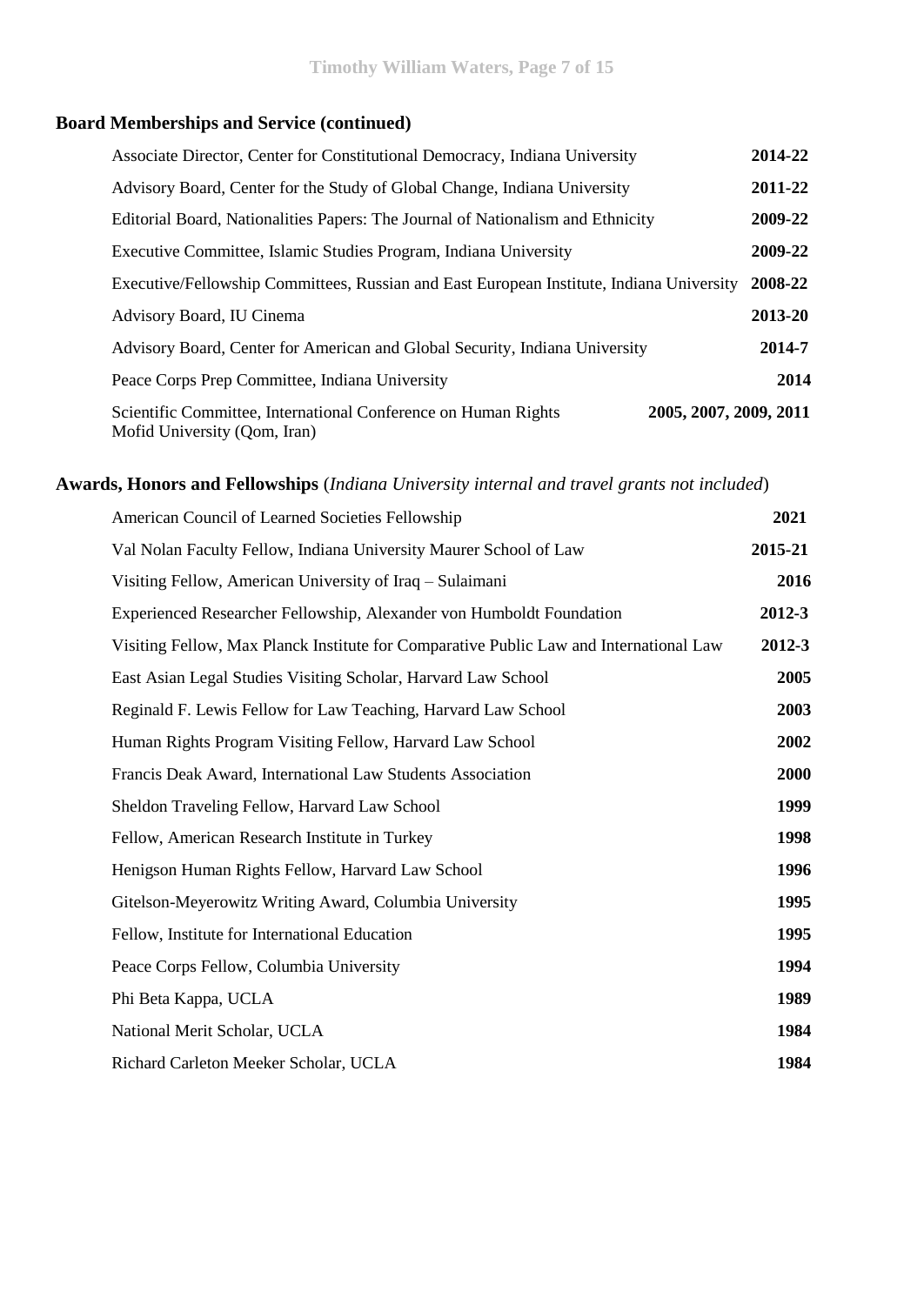# **Languages**

English (native); German, Hungarian and Swedish (highly competent: Hungarian state exam B.2 equivalent; German Goethe-Institut C.1); Serbo-Croatian and Turkish (basic); Arabic (ACTFL intermediate). Reading knowledge of Norwegian and Dutch.

### **Select Lectures and Presentations** (*presentations at Indiana University not included*)

"Discussion of the Actions of the Burmese Military from the Perspective of International Law." Burmese American Community Institute, Indianapolis (online presentation), 19 Feb. 2021.

"Conditions for Legitimate and Effective European Intervention in Territorial Sovereignty Disputes: Political Contexts, Doctrinal Moves, and Framing Principles for a Code of Practice." *Sovereignty Conflicts in Europe: Basis for a Solution*, Eusko Ikaskuntza and Institut d'Estudis Catalans, Bilbao (online), 12 Nov. 2020, and additional comments on 13 Nov. 2020.

"Crossing Borders, Breaking Borders: New Ideas about Migration, Secession and Political Freedom." Law and Economics Center, George Mason University and Indiana University (online workshop), 17 Sept. 2020 (panelist).

"Faustian Bargains and Gordian Knots: Changing Borders as a Right (and a Good Idea)." Institute for European, Russian and Eurasian Studies, George Washington University Elliott School of International Affairs, Washington DC, 12 Feb. 2020.

"Are Borders a Problem? Theorizing a Right of Secession." Washington and Lee School of Law, Lexington, Virginia, 11 Feb. 2020.

"Secession as a Human Right." Clough Center for the Study of Constitutional Democracy, Boston College, 5 Feb. 2020.

"Boxing Pandora: The Right to Secession." New England Law – Boston, 4 Feb. 2020.

"Boxing Pandora: The Justice of Secession." Boston University School of Law, 3 Feb. 2020.

"Yugoslavia the Good: A War Crimes Tribunal's Teleological Transit." *American Society of International Law, International Criminal Law Interest Group Workshop*, Cleveland-Marshall College of Law, 31 Jan. 2020.

"The Case for a Right to Secession." Southwestern Law School, Los Angeles, 16 Oct. 2019.

"Making Better Borders: The Justice and Practicality of Secession." Pepperdine University School of Law, Malibu, California, 14 Oct. 2019.

"Mandating Decolonization: Textual Ambiguity and the Influence of the League Mandate System in Delegitimizing Colonialism." *The League of Nations Decentred: Law, Crises and Legacies*, Melbourne University, 18 July 2019.

"Boxing Pandora: Rethinking Self-Determination as a Right of Secession." Monash University, Melbourne, 15 July 2019.

"Partitioning Kosovo: Moral and Practical Grounds for Redrawing State Borders." *International Society of Public Law (ICON-S) 6th Annual Conference*, Pontifical Catholic University of Chile, Santiago, 3 July 2019.

"Boxing Pandora: Rethinking Borders, States and Secession for a Democratic World." *Grotius Dialogues*, Leiden University, 28 May 2019.

"Tools to Match Desire: Customary International Law's Plastic Hypocrisy." *The Theory and Philosophy of Customary International Law and its Interpretation*, TRICI-Law, University of Groningen, 24 May 2019.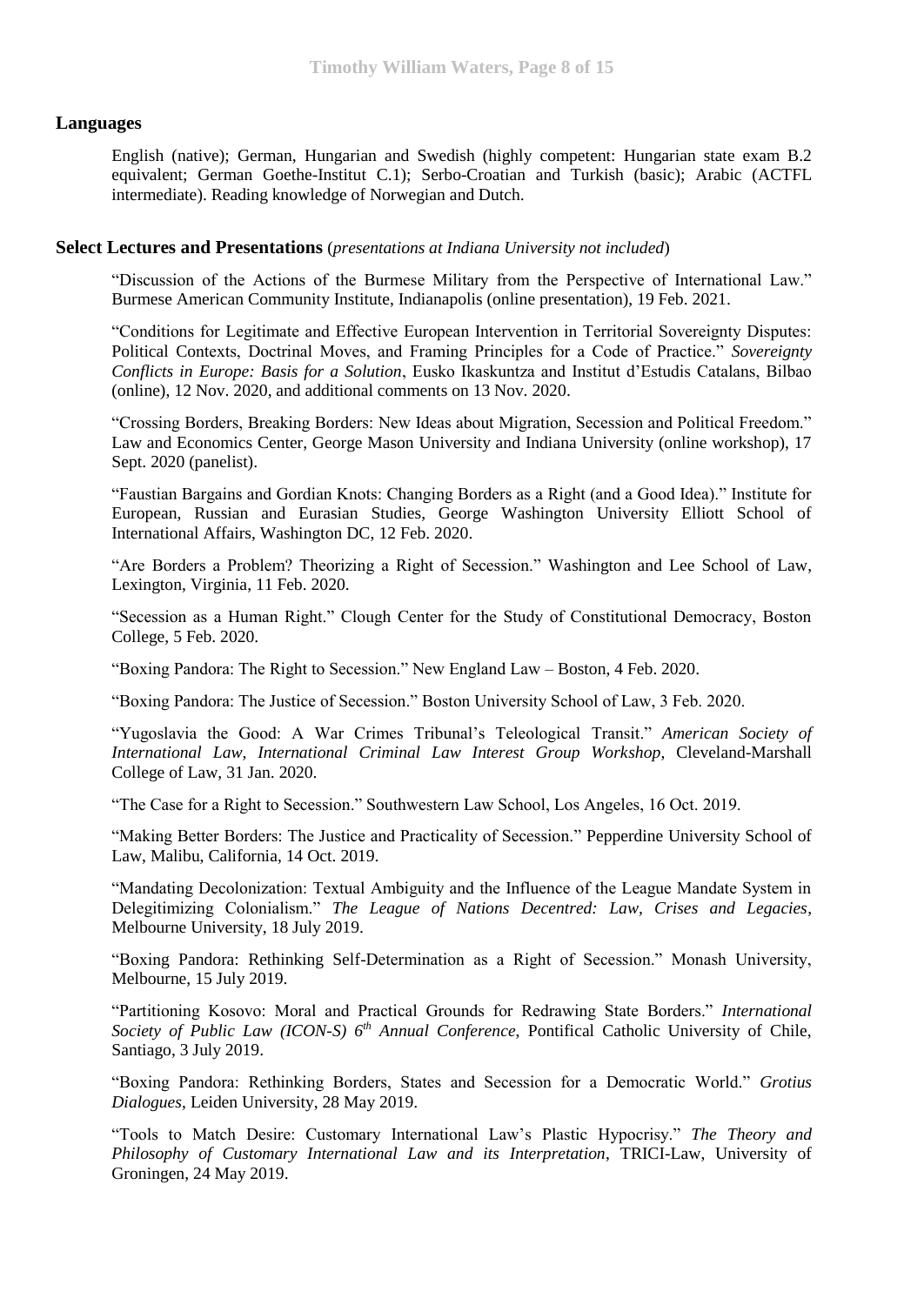"The Persecution of Stones: War Crimes, Law's Autonomy and the Cooptation of Cultural Heritage." *ICLC Seminars*, Center for International Criminal Justice Vrije Universiteit Amsterdam, 21 May 2019.

"Predictable Obstacles, Impossible Paths: Lessons from the Catalan Crisis." *Association for the Study of Nationalities 24th Annual Conference*, Columbia University, 3 May 2019.

"Revitalizing Self-Determination: Conceptualizing a Right of Secession." University of Szeged, 21 Feb. 2019.

"Boxing Pandora: Rethinking Self-Determination as a Right of Secession." Eötvös Loránd University (ELTE), Budapest, 20 Feb. 2019.

"Secession as a European Value: Rethinking Rigid Borders in a Democratic World." Central European University, Budapest, 19 Feb. 2019.

"International Criminal Law." Eötvös Loránd University (ELTE), Budapest, 18 Feb. 2019 (guest lecture in Prof. Gábor Kajtár's undergraduate course on public international law).

"Self-Determination and the Right to Secession." Eötvös Loránd University (ELTE), Budapest, 15 Feb. 2019 (guest lecture in Prof. Pál Sonnevend's LLM course on human rights).

["Implementing a Right of Secession: Constitutional and International Legal Strategies.](https://50.law.hku.hk/icon-s2018/2018/04/23/implementing-a-right-of-secession-constitutional-and-international-legal-strategies/)" *International Society of Public Law (ICON-S) 5th Annual Conference*, Hong Kong University, 27 June 2018.

"The Kaiser in the Castle: A Neo-Kakanian Perspective on the Likelihood of It Now Happening." *Contingency in the Course of International Law*, University of Amsterdam, 15 June 2018.

"The Persecution of Stones: Law's Autonomy and the Cooptation of Cultural Heritage in the Mostar Bridge Case." *Association for the Study of Nationalities 23th Annual Conference*, Columbia University, 4 May 2018.

"The Impossible Path: Thinking about Secession in a Democratic World." *Spain Divided: Lessons from Catalonia*, University of Minnesota, Minneapolis, 14 April 2018.

"The Necessity of a Territorial Interpretation of Self-Determination." *Territorial Aspects of Self-Determination Workshop*, Hebrew University, Jerusalem, 7 Dec. 2017.

"Empty Patriotism: A Critique of Liberal Models of Self-Determination." *Association for the Study of Nationalities 22th Annual Conference*, Columbia University 6 May 2017.

"The Shaping Flame: Trials, Conflict and Reconciliation in Syria." *International Conference on Conflict Mitigation, Dialogue, and Reconciliation in Syria*. Lebanese American University, Beirut, 17 Nov. 2016.

"Secession as Subsidiarity: Distributing Governance in International and Regional Contexts." *European Consortium for Political Research General Conference*, Prague, 8 Sept. 2016.

"The Mountain and the Shadow: Secession, Kurdistan and International Law." American University of Iraq – Sulaimani, 23 Feb. 2016.

"Documentation and the Genocide Case." *Ezidis Beyond ISIS: Gender, Genocide, Displacement and Return*, American University of Iraq – Sulaimani, 11 Feb. 2016 (panelist).

"The Genocide Case." *Ezidis Beyond ISIS: Gender, Genocide, Displacement and Return*, American University of Iraq – Sulaimani, 10 Feb. 2016 (workshop facilitator).

"The Case for a Legal Right to Secession." Istanbul University Faculty of Law, 10 Dec. 2015.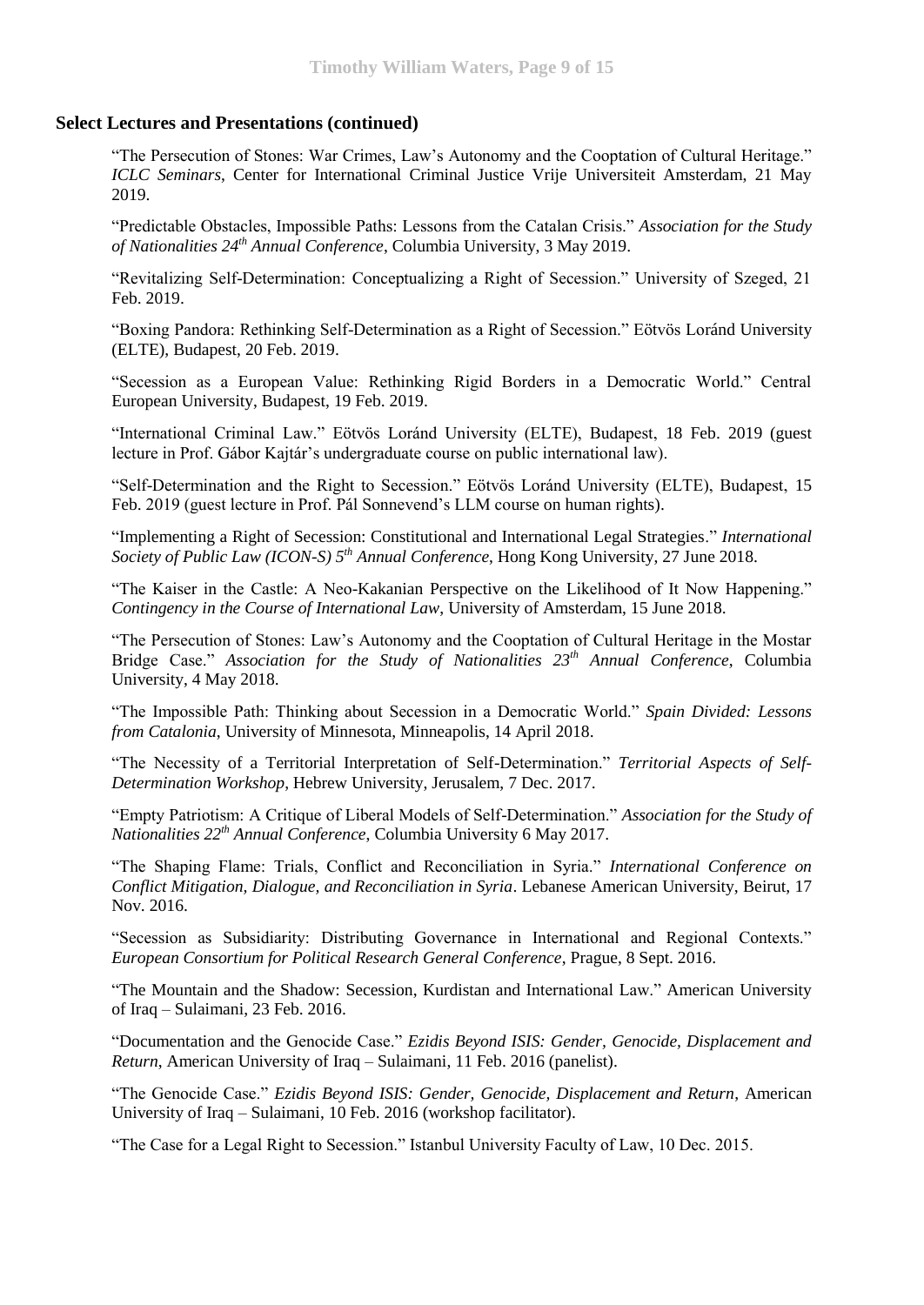"A World Elsewhere: Secession, Subsidiarity, and Self-Determination as European Values." Sabancı University, Istanbul, 9 Dec. 2015

"Secession is a European Value: Thinking about Self-Determination, Subsidiarity, and the European Union." *IR Seminar*, Koç University, Faculty of Administrative Sciences and Economics, Istanbul, 7 Dec. 2015.

"Consultation on Bosnia-Herzegovina and the Dayton Peace Accords." United States Government, Fairfax, Virginia, 13 Nov. 2015 (panelist).

"Requiring Harm: The Inadequacy of Remedial Secession for Ethno-Linguistic Minorities." *Rethinking Territoriality between Independence and Interdependence*, University of Edinburgh, 17 Sept. 2015.

"Yugoslavia the Good: Building a European Future by Remembering the Past in War Crimes Trials." *Council for European Studies 22nd Annual Conference of Europeanists*, Sciences Po, 8 July 2015.

"Comments on 'Constructing the Leviathan – State-Building on a Contentious Continent' (papers by Hanna Bäck & Jan Teorell, Senka Neumann, Didac Queralt, and Nisida Gjoksi)." *Council for European Studies 22nd Annual Conference of Europeanists*, Sciences Po, Paris, 8 July 2015.

"Secession, Subsidiarity, and the Assumptions behind Rigid Borders." Institut d'Estudis Autonòmics, Barcelona, 18 June 2015.

"Digressing towards Justice: International Criminal Law's Narrative of Moral Transit through Violence." *Conference on International Law and Time*, The Graduate Institute of International Law and Development Studies, Geneva, 12 June 2015.

*Responsibility to Protect Conference*, Indiana University, 14-16 May 2015(co-organizer).

"Applying the Logics of Self-Determination to the Ukrainian Crisis: Power, Ideals and the Varieties of Failure." *Association for the Study of Nationalities 20th Annual Conference*, Columbia University 25 Apr. 2015 (roundtable panelist).

"Comments on 'Mechanisms of Transnational Justice' (papers by David M. Crowe, Lee M. Roberts, Wolfgang Form, and Yun Xia)." *Association for the Study of Nationalities 20<sup>h</sup> Annual Conference*, Columbia University 25 Apr. 2015 (discussant).

"Comments on 'Case Studies of Self-Determination – Successful, Failed and Contested' (papers by Christopher Borgen, T. Kumar, Frédéric Mégret, and Paul Williams)." *State Oppression, Violence against Minorities, and the Possibilities for Remedial Secession and Independence*, George Washington University, 9 Apr. 2015

"Taking the Measure of Nations: Testing Global Territorial Integrity Norms." *Wisconsin International Law Journal Symposium: International Law Walks the Line: Border Disputes and Resolution for the 21st Century*, University of Wisconsin, 13 Mar. 2015.

"Power and Ideals in Self-Determination Crises: Various Ways of Failing inside Ukraine and out." *10th Danyliw Research Seminar on Contemporary Ukraine*, University of Ottawa, 1 Nov. 2014.

"For Freedom Alone: Secession, Now that Scotland's Staying." University of Missouri – Kansas City, 3 Oct. 2014.

"Narratives of Responsibility and Reconciliation: The Trial of Slobodan Milošević." University of Missouri – Kansas City, 2 Oct. 2014.

"Remembering Yugoslavia the Good: A War Crimes Tribunal's Narrative of Moral Transit through Violence." *Jan Karski Conference: Memory and Responsibility*, Loyola University Chicago, 19 Sept. 2014.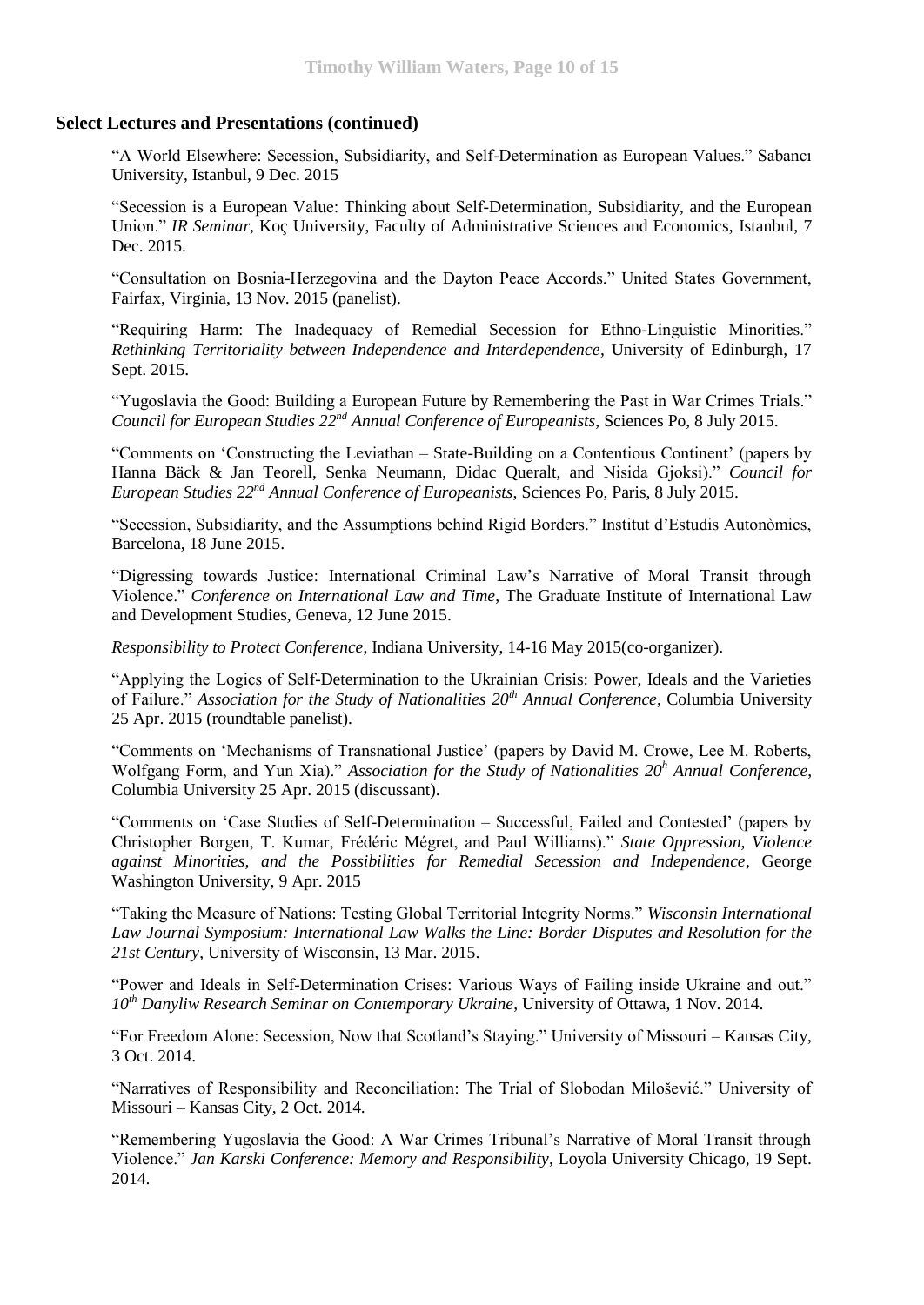"Hidden Legitimacy: Crafting Judicial Authority in the Shadow of Secrecy at a War Crimes Tribunal." *Authority in International Law: New and Traditional Forms and Approaches*, *ASIL-ESIL-MPIL Workshop,* Wirtschaftsuniversität, Vienna, 8 Sept. 2014.

"Hidden Legitimacy: Writing Judicial Narratives in the Shadow of Secrecy at a War Crimes Tribunal." *The Legitimacy and Effectiveness of International Criminal Tribunals,* PluriCourts*,* University of Oslo, 28 Aug. 2014.

"Changing States: Secession as Subsidiarity." *Subsidiarity in Global Governance*, Hertie School of Governance, Berlin, 20 June 2014.

"Comments on Panel 'Security' (papers by Isobel Roele, Devika Hovell, and Theresa Reinold)." *Subsidiarity in Global Governance*, Hertie School of Governance, Berlin, 19 June 2014 (discussant).

"Writing History at the ICTY." University of New York – Tirana, 16 June 2014.

"Secrecy at the ICTY." Tetovo State University, Macedonia, 12 June 2014.

"The Milošević Trial – An Autopsy." University of Prishtina, 11 June 2014 (book presentation, principal panelist).

"The Milošević Trial – An Autopsy." Institute of Philosophy and Social Theory, Belgrade, 9 June 2014 (book presentation, principal panelist).

"The Milošević Trial – An Autopsy." Open Society Archivum/Central European University, Budapest, 27 May 2014 (book presentation, principal panelist).

"Effective Reconciliation, Reconciling Effectiveness: The ICTY, Secrecy and Incomplete Narratives of Violence." *14th Specialization Course in International Criminal Law*, International Institute of Higher Studies in Criminal Sciences, Siracusa, 23 May 2014.

"Clearing the Path: The Perils of Positing Civil Society in Conflict and Transition." *Transitional Justice and Civil Society*, Minerva Center, Hebrew University, Jerusalem, 19 May 2014.

"Roads High and Low: Paths to, and from, Scottish Secession." *Association for the Study of Nationalities 19th Annual Conference*, Columbia University, 24 Apr. 2014.

"The *Milošević* Trial – An Autopsy." *Midwest Political Science Association Annual Meeting*, Chicago, 6 Apr. 2014.

"Narratives in and about the *Milošević* Trial." *Midwest Slavic Conference*, Ohio State University, Columbus, 29 Mar. 2014.

"Digressing towards Europe: Narratives of Moral Transit through Violence." *SOYUZ/Havighurst Center, Topos of Justice/Young Researchers' Conference*, Miami University (Ohio), 28 Feb. 2014.

"The Trial of Slobodan Milošević." *Faculty Colloquium*, Indiana University McKinney School of Law, Indianapolis 12 Nov. 2013.

"Boxing Pandora: Rethinking Self-Determination and Secession in a Democratizing World." Max-Planck-Institut für ausländisches öffentliches Recht und Völkerrecht, Heidelberg, 22 June 2013.

"Beyond Territorial Integrity: Challenging the Assumptions behind Rigid Borders." Ludwig-Maximilians-Universität, Munich, 25 June 2013.

"The *Milošević* Trial before the International Criminal Tribunal for the Former Yugoslavia: Can International Tribunals Write Good History?" Ludwig-Maximilians-Universität, Munich, 24 June 2013.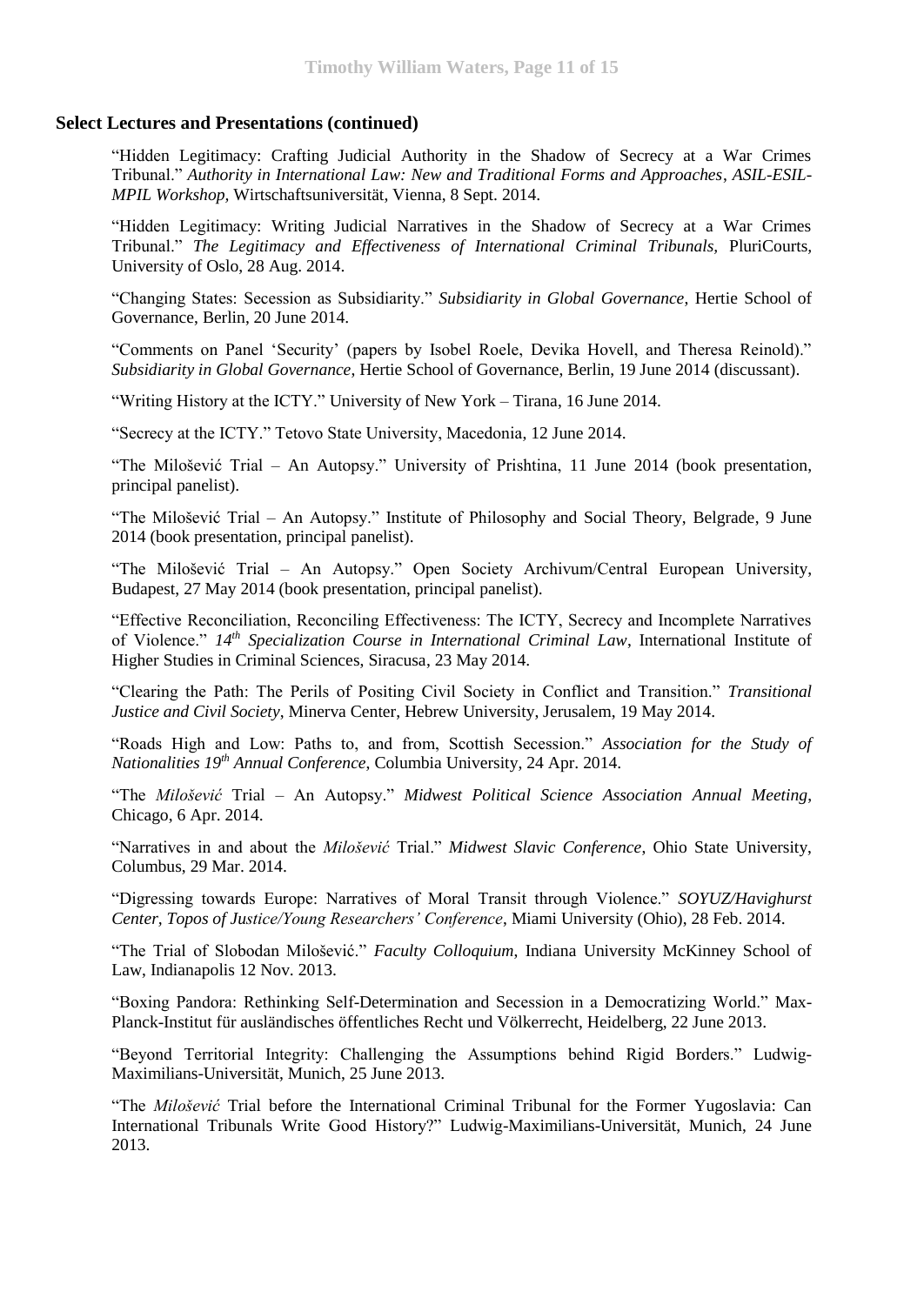"The *Milošević* Trial: Can International Law Write Good History?" Max-Planck-Institut für ausländisches öffentliches Recht und Völkerrecht, Heidelberg, 17 June 2013.

"Self-Determination and Secession." Freie Universität, Berlin 7 June 2013 (guest lecture in Prof. Heike Krieger's course "Public International Law").

"Writing Reconciliation with International Law? The *Milošević* Case and the Uses of History at the ICTY." Max-Planck-Institut für ausländisches und internationales Strafrecht, Freiburg, 8 May 2013.

"Dead Man's Tales .Searching for Judgment after Death in a War Crimes Trial." *Association for the Study of Nationalities 18th Annual Conference*, Columbia University April 2013.

"The Milošević Trial – An Autopsy." *Association for the Study of Nationalities 18th Annual Conference*, Columbia University April 2013 (panel organizer).

"Comments on 'Political Legitimacy, Law and Justice in China and Asia' (papers by David Crowe, Ting Zhang and Yun Xia)." *Association for the Study of Nationalities 18th Annual Conference*, Columbia University April 2013 (discussant).

"The Spear Point and the Ground Beneath: Territorial Constraints in the Logic of R2P." Responsibility to Protect in Theory and Practice, University of Ljubljana April 2013.

"Writing History? The Legacy of the ICTY and the Milošević Trial." Bucerius Law School, Hamburg March 2013.

"Plucky Little Russia: Misreading the Russian-Georgian War through the Distorting Lens of Aggression." *Association of American Law Schools Annual Conference*, New Orleans January 2013.

"The Distractions of History at the ICTY." Christian-Albrechts Universität zu Kiel June 2012.

"Misplaced Boldness: The Avoidance of Substance in the International Court of Justice's *Kosovo* Opinion." Zentrum für Südosteuropastudien, Karl-Franzens Universität, Graz April 2012.

: Writing and Reconciling in the Shadow of Secrecy at a War Crimes Tribunal  $- A$ Speculative Essay." Max-Planck-Institut für ausländisches öffentliches Recht und Völkerrecht, Heidelberg April 2012.

"The *Milošević* Trial – An Autopsy." *War Crimes and Transitional Justice in the Former Yugoslavia – 15 Years of Experiences*, Leipzig University March 2012.

"Comments on Internal and External Self-Determination – The Quebec Reference." *Otto-Hahn-Gruppe*, Max-Planck-Institut für ausländisches öffentliches Recht und Völkerrecht, Heidelberg February 2012.

*Works-in-Progress Workshop, American Society of International Law, International Criminal Law Interest Group*, John Marshall Law School, December 2011 (commentator).

"Responsibility to Protect: Territorial Implications." *United Nations Peace Operations and the Law Symposium*, Chicago July 2011.

"Such Boldness: Making Sense, or Something, out of the ICJ *Kosovo* Decision." *Association for the Study of Nationalities 16th Annual Conference*, Columbia University April 2011.

"Comments on 'Transitional Justice' (papers by Anton Weiss-Wendt, Alma Zadić, Monica Ciobanu, and Elham Atashi)" *Association for the Study of Nationalities 16th Annual Conference*, Columbia University April 2011 (discussant).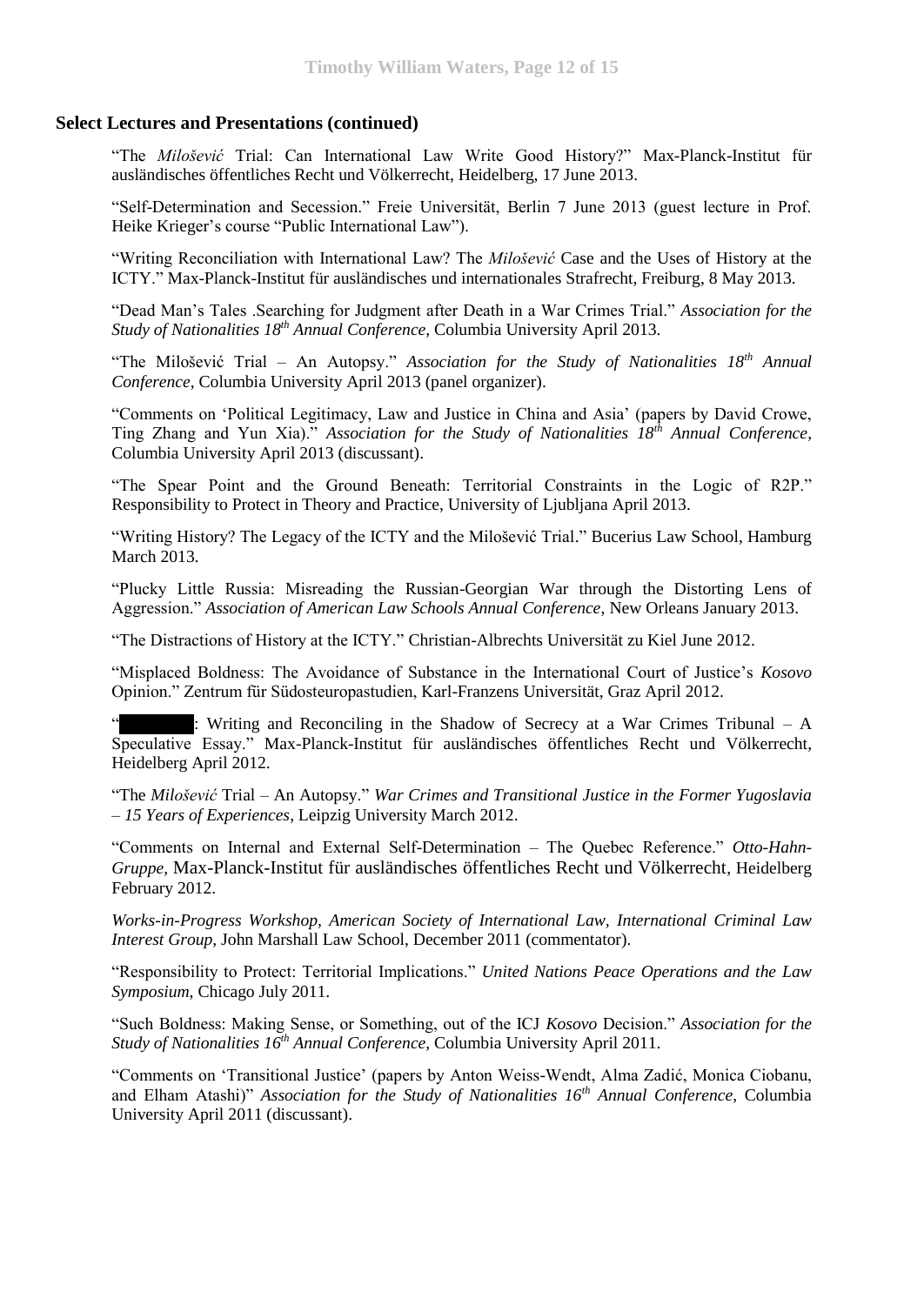"[*Redacted*]: Writing and Reconciling in the Shadow of Secrecy at a War Crimes Tribunal." *Second International Criminal Defense Conference: Lessons from the Defense at the Ad Hoc UN Tribunals, and Prospects for International Justice at the ICC*, Brussels May 2010.

"[ *Redacted* ]: Writing and Reconciling in the Shadow of Secrecy at a War Crimes Tribunal." *Association for the Study of Nationalities 15th Annual Conference*, Columbia University April 2010.

"The International Court of Justice and the Politics of the Balkans." *American Bar Association International Law Section Spring Meeting*, New York, April 2010 (panelist).

Conference: *The Milošević Trial – An Autopsy*, Indiana University, February 2010 (conference organizer and presenter).

"Troubled No More by Death: Legal and Moral Hierarchies in a Rwandan Genocide Trial." *Junior Faculty Regional Workshop*, Washington University – St. Louis, February 2010.

"Blind Panopticon: Redaction of/and History in Yugoslav War Crimes Trials." *Beyond Cold War Linearities: Entangled Histories and Interactive Ideas*, Open Society Archivum, Budapest December 2009.

"Comments on Prof. Yuval Shany's 'Assessing the Effectiveness of International Courts: Can the Unquantifiable be Quantified?'" *Scholarship Roundtable on the Law and Politics of International Cooperation*, Duke University School of Law, November 2009 (discussant).

"Gaps in the Line: Consequences of an Incomplete Theory of Aggression." *Fourth Big Ten Aspiring Scholars Conference*, University of Illinois, August 2009.

"The Consequences of an Incomplete Theory of Aggression: Reacting to and Regulating Violence in the Russian-Georgian War." Central European University, Budapest June 2009.

"Constructing Citizenship through War in the Human Rights Era." *Fifth International Conference on Human Rights: Peace Human Rights and Religion*, Mofid University, Qom, Iran May 2009.

"Plucky Little Russia: Assessing the Resort to Violence in Internal and Cross-Border Conflicts." *Association for the Study of Nationalities 14th Annual Conference*, Columbia University April 2009.

"Conditions of Discursive Democracy in Contested Territories." *Association for the Study of Nationalities 14th Annual Conference*, Columbia University April 2009 (co-presenter).

"Death Comes for the Tribunal: Legal and Moral Hierarchies in *Bagaragaza*." *War Crimes Conference*, University of London Institute of Advanced Legal Studies February 2009.

"Democracy in the Shape of the State: Discursive Democracy in Contested Territories." *Challenges to Democratic Governance in CEE and the Balkans*, Centre for the Study of Imperfections in Democracy, Central European University, Budapest October 2008 (co-presenter).

"Transforming Values." *Constitutional Axiology – the Individual vs. the State 16th Annual Conference*, Central European University, Budapest June 2008 (discussant).

"Constructing the Home Front: War, Territory, and Citizenship." *Association for the Study of Nationalities 13th Annual Conference*, Columbia University April 2008.

"Boxing Pandora: Defining Borders in a Democratizing World." *Midwest Political Science Association*, Chicago April 2008.

"Identity and Transnational Influences." *Midwest Political Science Association*, Chicago April 2008 (chair and discussant).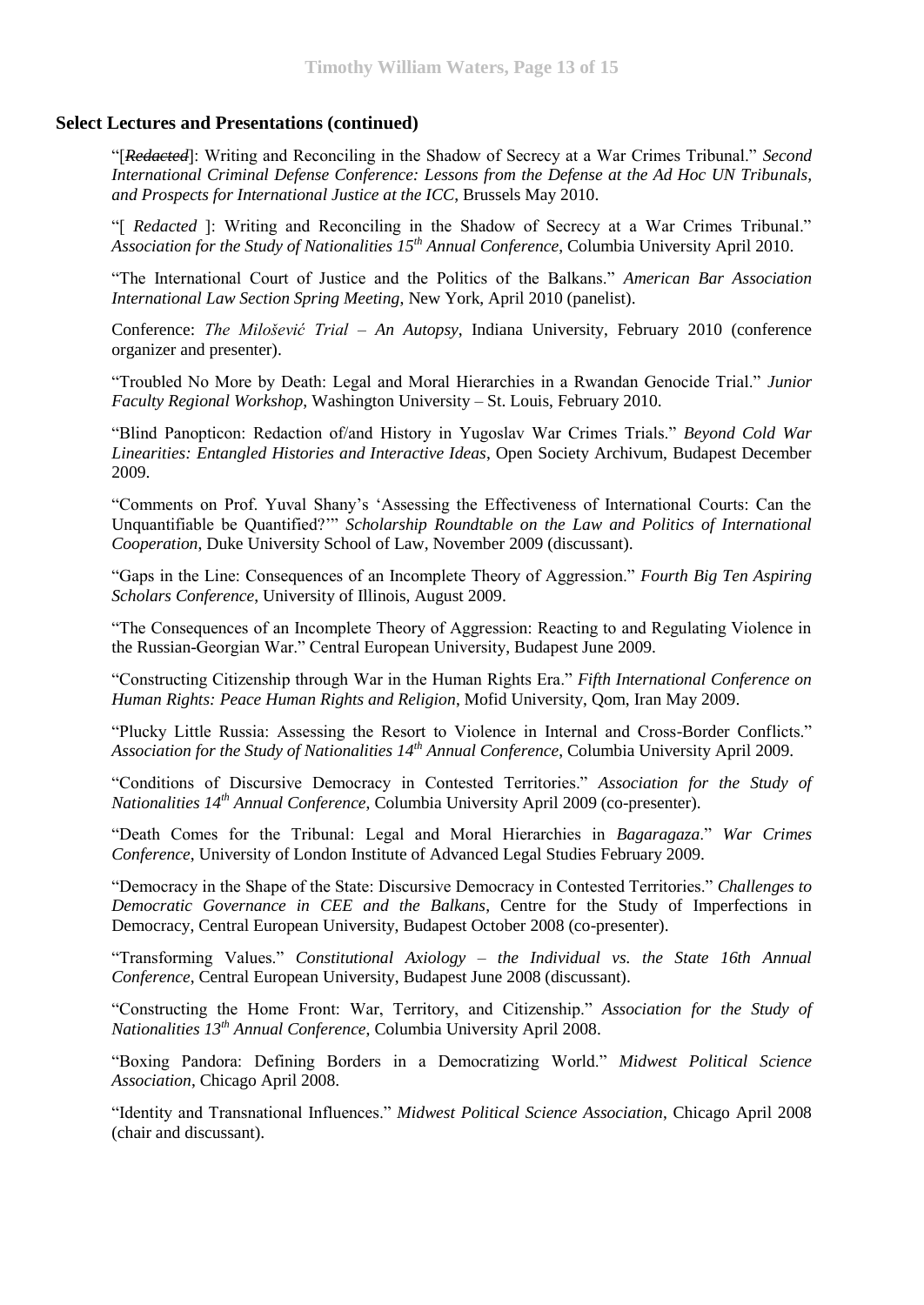"New Frontiers: Theorizing the Moral and Empirical Bases for a Democratic Right of Secession." University of Illinois College of Law, Urbana-Champaign February 2008.

"A Right to Democratic Secession: Normative and Empirical Considerations." Hebrew University, Jerusalem January 2008.

"What Need for Conquest? Demographic and Legal Echoes of War." *Workshop on Citizenship in Wartime*, Tel Aviv University December 2007.

"The Blessing of Departure: The Lieberman Plan to Exchange Populated Territories in Cisjordan." *Central States Law Schools Association* conference, Wayne State University, Detroit October 2007.

"Ana Trbovich's 'Kosovo as a (Non-)Precedent'." Columbia University October 2007 (discussant).

"Acceptable and Unacceptable State Support for Demographic Transformation: Exchanging Populated Territories in Cisjordan." *Association for the Study of Nationalities 12th Annual Conference*, Columbia University April 2007.

"Putting Partition Back on the Table: Rethinking Borders in Balkan Democracies," Harriman Institute, Columbia University March 2007.

"The Blessing of Departure: Exchange of Populated Territories – The Lieberman Plan as an Abstract Exercise in Demographic Transformation." *Human Rights and Demography*, Ramat Gan Academic College of Law, Israel January 2007.

"Doctrine and Determination: Theorizing a Democratic Right of Secession." *Association for the Study of Nationalities 11th Annual Conference*, Columbia University, New York 2006.

"Remembering Sudetenland: On the Legal Construction of Memory." *Association for the Study of Nationalities 10th Annual Conference*, Columbia University, New York 2005.

"Migrating towards Minority Status: Shifting European Policy towards Roma." *Journal of Common Market Studies special issue preparatory conference*, London School of Economics 2005 (joint presentation).

"Contemplating Failure and Creating Alternatives in the Balkans: Bosnia's Peoples, Democracy and the Shape of Self-Determination." Yale Law School, New Haven, Connecticut 2004.

"'To you your way…': Considering the Implications of *Dhimmah* for Political Participation within Islam." *Association for the Study of Nationalities 9th Annual Conference*, Columbia University, New York 2004.

"Unexploded Bomb: The ICTY's (Non-)Investigation of NATO's Kosovo War: Implications for the New ICC." Boston University School of Law 2004; New York University School of Law 2004; Harvard Law School, Cambridge, Massachusetts 2004.

"David Kennedy's 'The Dark Sides of Virtue.'" Boston University School of Law 2004 (commentator).

"Reconsidering *Dhimmah* as a Model for a Modern Minority Rights Regime." *Theoretical Foundations of Human Rights*, Mofid University, Qom, Iran 2003.

"EU Accession Criteria and Judicial Reform." *Assessing the Accession Criteria: The Impact of the Accession Criteria: Public Administration and Judiciaries*, European Research Institute, University of Birmingham, England 2003.

"Other Determinations: Alternatives to Self-Determination in Western Recognition of Bosnia and Herzegovina." *Association for the Study of Nationalities 8th Annual Conference*, Columbia University,